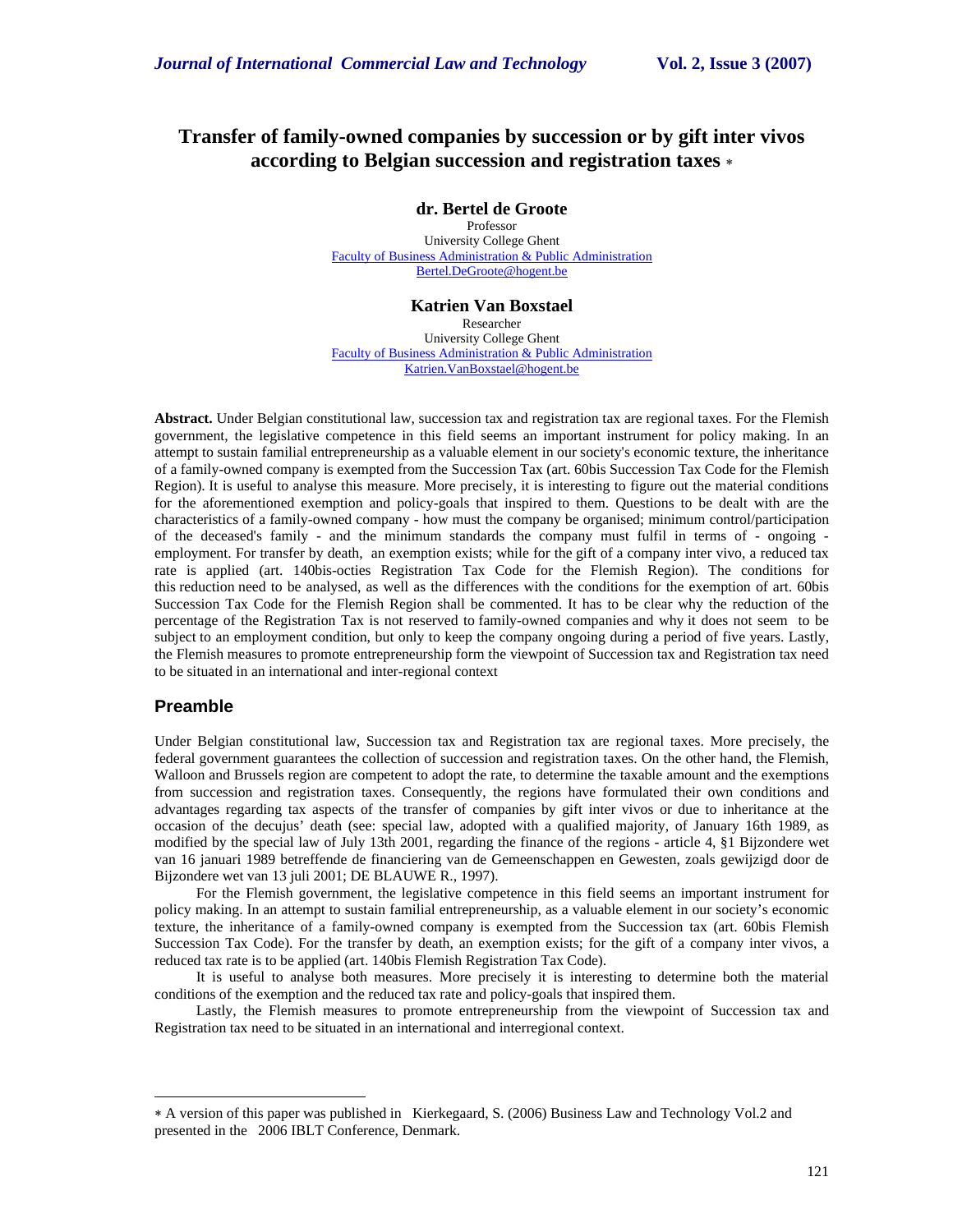# **1. Social context and economic purposes**

### **1.1. Exemption of succession taxes in case of decease**

Regarding Succession Tax, in 1996 a decree – as legislative acts of the regions are called – was adopted issuing a reduced tax rate of 3% for the inheritance of shares and assets in family-owned companies. The aforementioned decree has been promulgated by the former Flemish Minister of Finance, Wivina De Meester (VERSTAPPEN, J., 1997).

In 1999, the present Flemish Minister of Finance, Dirk Van Mechelen, took the initiative to elaborate a decree on the same theme, introducing an exemption of Succession Tax, instead of a reduction of the tax rate. The decree was adopted on December 22nd of 1999 (Official Journal 30-12-1999).

The main objective of both decrees assured that the inheritors of family-owned companies should not have to sell their company to pay the (generally large amount) of succession taxes, the amount of which is generally high on the value of the inherited company. Due to the provisions in both of the decrees, such negative side-effect needed to be avoided, as experiences from the past show that the forced selling of the company mostly resulted in a loss of employment.

As a consequence, the Flemish legislator stipulated the maintenance of employment in the company during the five years after the decease of the testator as an additional condition for the reduction/exemption of Succession Tax. It aimed to implement the employment policy that the Flemish government wanted to adopt.

## **1.2. Reduced registration taxes in case of donation**

Since 1999, a reduced tax rate under the federal Registration Tax Code applies to the donation inter vivos of companies. At that time, the determination of the tax rate was still a federal competence, so it had its influence on the three regions. A 3%-rate has been implemented in the Belgian rule of law to comply with the request of the European Commission to simplify the transfer of companies inter vivos, having in mind the continuation of companies and at the same time the guarantee of employment in these companies.

In 2003, there has been a liberalisation of the conditions by which a reduction of the Succession Tax was bound, as well as a further reduction of the tax rate to 2%. The Flemish government hereby wanted to really stimulate the transfer during the life of the owner. A transfer preceding the decease of the owner of the company allows a better planning with regard to matters relating to the succession of the company and relating to the transfer of capital.

The reduced tax rate is only retained on the condition that the company remains continuously functioning during the five years after the deed of gift, without additional condition of maintenance of employment.

Contrary to the exemption-measure by transfer of the company at the occasion of death, we note that in this context the family-owned character is not a necessity to have the advantage of the reduced rate.

# **2. Statutory basis**

The material conditions of the exemption by death for the Flemish region are stipulated in article 60bis Flemish Succession Tax Code; the reduced tax rate by gift is defined in articles 140bis-quinquies Flemish Registration Tax Code.

The Belgian Civil Code (BCC) is applicable to the whole of Belgium. It regulates all civil law aspects of succession or gift inter vivos.

Given that each region of Belgium has adopted particular rules to address specific issues regarding notably tax rates and exemptions, three Succession Tax Codes (the Flemish, Walloon and Brussels Succession Tax Code) and three Registration Tax Codes (the Flemish, Walloon en Brussels Registration Tax Code) are applied in Belgium.

Concerning inheritance law in Belgium, the significant factor, to determine the region that is allowed to apply its rules (and that is allowed to benefit form the collected succession taxes), is the domicile of the deceased at the time he passed away. For inheritance tax purposes, the domicile is deemed to be the place where the deceased lived with his family or managed his fortune. In this respect the most significant presumption result's from the deceased's name appearing on the list of the inhabitants of the municipality of the particular territory.

Conform article 1 Succession Tax Code the (Flemish, Walloon or Brussels) tax law of the last domicile of the deceased governs succession to the worldwide movable property.

Concerning the gift tax (Registration Tax Code dealing with registration taxes on gifts inter vivos) in Belgium, a similar rule is to be applied. The significant factor is the domicile of the donor at the moment of the deed of gift. Also in this respect, the domicile is deemed to be the place where the deceased lived with his family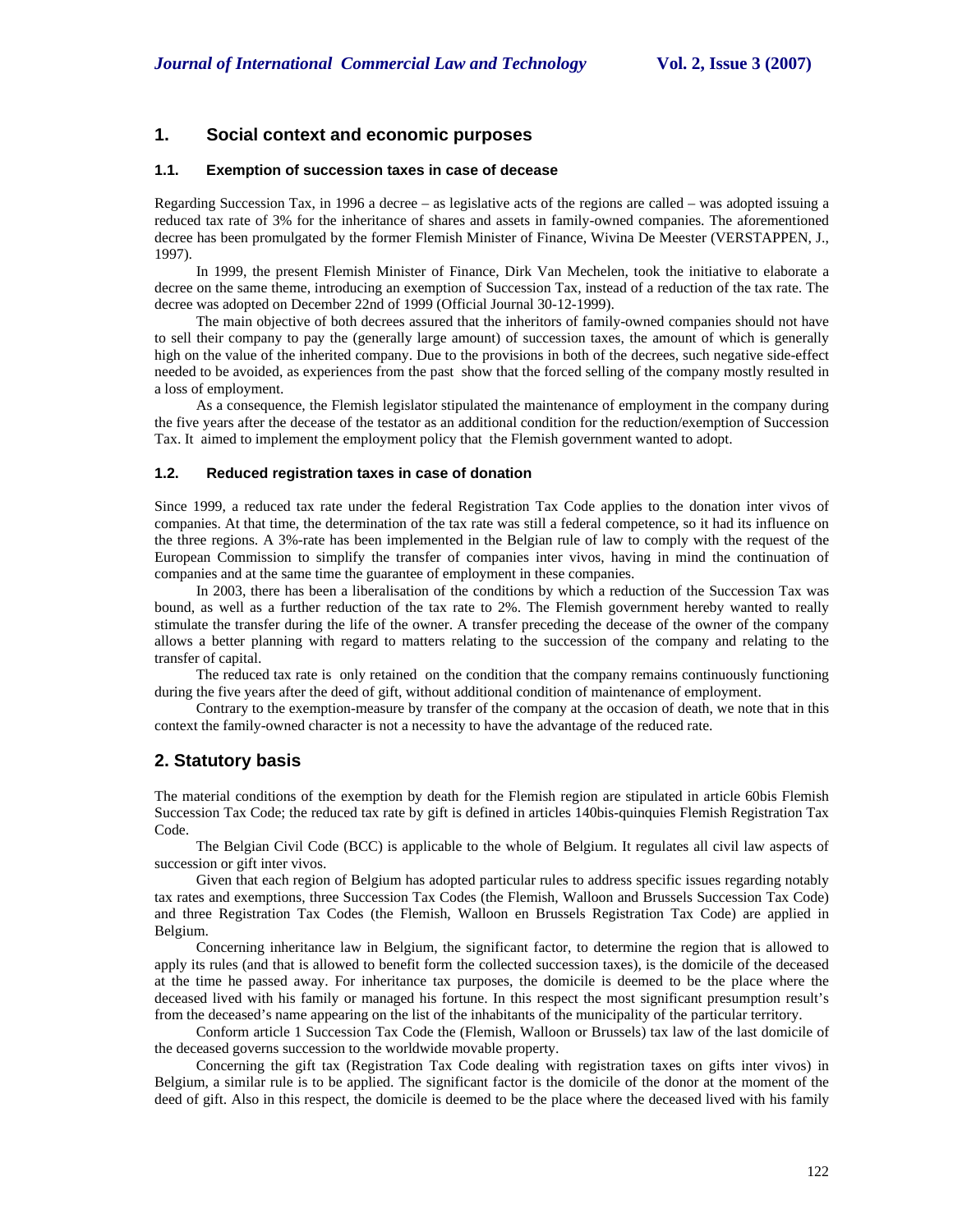or managed his fortune and the most significant presumption result's from the deceased's name appearing on the list of the inhabitants of the municipality of the particular territory.

Since 2002, there is an additional rule to determine the region which shall be competent to apply the gift or inheritance tax. For a period of five years prior to the deed of gift or to the death, the deceased shall be deemed to have his domicile in the region of which he has been an inhabitant for the longest period during those five years..

This additional rule has been formulated to decrease a very popular phenomenon, as we call in Belgium 'region-shopping'.

Depending on the result of the application of the abovementioned rules in a concrete case the Flemish, Walloon or Brussels Succession (art. 60bis) or Registration Tax Code (art. 140 bis-quinquies) will be applied.

# **3. Subject matter of article 60bis Flemish Succession Tax Code and 140bisquinquies Flemish Registration Tax Code**

The Flemish government has stipulated, on the one hand, the conditions for the obtaining of the exemption of succession taxes and the diminution of registration taxes and on the other hand, the conditions for the retaining of the advantages of both measures. The last part is to assure the realisation of the assumed objectives of the lawmaking, particularly the positive effect on the employment and economic activities in the Flemish region. In this chapter, we will explain the material conditions and more precisely the subject matter of both regulations.

### **3.1. Article 60bis Flemish Succession Tax Code**

#### **Obtaining of the exemption**

#### *Which company-structures qualify for the exemption?*

Both companies (for example a profession without a partnership-structure) and partnerships qualify for the exemption. The company or profession must be personally practised by the decujus or his family (the familyowned character). It is necessary that the company has its seat in one of the member states of the European Union. Even holding companies can comply with the decree, on the condition that one of the subsidiary companies meets all the requirements (on the subject of capital and employment). In that case, the participation-condition will be calculated on a consolidated basis; the employment-condition will be dealt at each individual company (article 60bis, §3 Flemish Succession Tax Code, DE CUYPER, J., 2004).

An example of the calculation on a consolidated basis reads as follows: a decujus owns 50% of all shares in a holding company (the so called "mother"), the holding company owns 30% of all shares of the subsidiary company, this means that conform the calculation on a consolidated basis, the decujus owns 15% (50% of 30%) of all shares in the subsidiary company.

We can say that, on the subject of holding-structures, this legislation is unique. It is the only legislation (in Belgium) which respects the total transparency of a holding company.

#### *Which asset-components qualify for the exemption?*

Both shares in partnerships and assets in companies qualify for the exemption, loans (granted by the testator to the company)and certificates of those shares and loans. As the trust office becomes more important as a 'planninginstrument', especially for family-owned companies, the consideration of certificates of shares for the exemption is essential.

# **Conditions referring to the company**

#### *Condition of participation*

The testator and his 'family' must own at least 50% of all shares in the company. In a circular letter, the Flemish government has further determined the 'family-notion'. It concerns the testator and his wife/husband, descendants and ancestors and their wife/husband, brothers and sisters, their wife/husband and also their children, under the condition that those brothers and sisters are died (see: Circular letter of April 30th 2004, regarding the interpretation of art. 60bis Succession Tax Code, concerning the exemption of Succession Tax for the inheritance of family owned enterprises and companies - Omzendbrief van 30 april 2004. Interpretatie van artikel 60bis van het Wetboek der successierechten inzake de vrijstelling voor vererving van familiale ondernemingen en familiale vennootschappen, Official Journal 19-08-2004).

Remarkable in this context is the discrimination of cohabitants, while during the whole revolution regarding to succession taxes since 1996 in the Flemish region, the equalisation between cohabitants and married people was the lawmaker's first priority.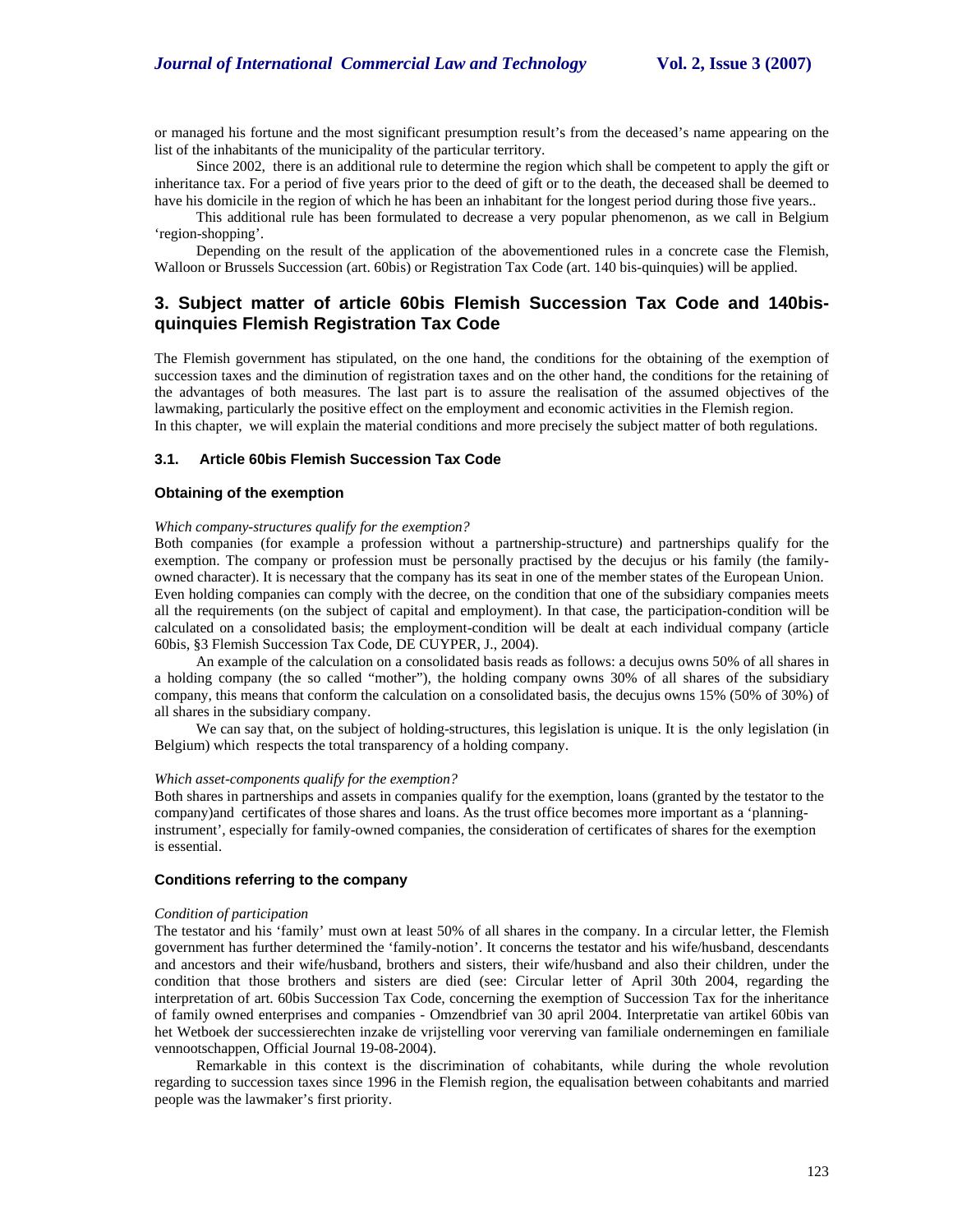#### *Condition of employment*

For a period of three years prior to the death, the company must employ at least five full time employees in the Flemish region. The calculation is based on quarterly data; the circular letter stipulates that the quarter with the lowest number will be considered. In case of an employment of 1, 2, 3 or 4 employees: the exemption will be proportionally reduced.

#### *Condition of capital*

The annual accounts, of each of the three years prior to the death, may be used in evidence of the capital in the company. The only relevance of this condition is the aspect of control of preservation of the capital during the five years after death.

#### **3.1.2. Maintenance of the exemption**

#### *Maintenance of participation*

Only on companies with an employment of less than five employees during the period of three years prior to death, an additional condition is imposed: the inheritors that originally received the exemption for their shares and loans in property cannot sell their shares to another person, this means that the property of the shares and loans must stay in the hands of the inheritors who have originally received the exemption. In case of decease of an inheritor in the five years after the death of the decujus, the exemption only remains on the condition of an inheritance of his shares in direct line or between married people. A transfer of an inheritor's shares will lead to an immediate and total taking bake of the exemption.

We can see the 'family-notion' in this context differs (is a lot more restricted) from the one in the condition of participation to obtain the exemption (as determined in the circular letter). Even a transfer of shares to a person, who meets to this last mentioned 'family-notion', can lead to a total loss of the exemption.

The question presents itself if an alienation between inheritors themselves is permitted- for instance between a widow and her children, on the assumption that only the children have the intention to continue the company.

Noticeable again is that the liberalisation, regarding to the inheritance in direct line or between married people in case of decease of an inheritor of the decujus, is not enlarged to cohabitants.

It is not very clear that cohabitants automatically belong to this direct line based on the phrasing of article 48 Flemish Succession Tax Code (this article stipulates that married people, inheritors in the direct line and cohabitants can enjoy the cheapest succession tax rate),

Adopting this condition for the maintenance of the exemption, the Flemish government has started from the idea that the 'pater familias' in relative small companies is a significant figure for a good management.

#### *Maintenance of employment*

After a period of five years after the death, the company must employ an equal number of full time employees as at the moment of decease. For the intervening years, 'the principle of the advancing average' is applicable, that means the number of employees during one particular year may not be less than 50% of the average number of that one particular year and the preceding years since the decujus' decease.

A decrease of the employment results in a proportional withdrawal of the exempted succession taxes. Example: the company employs 10 full time employees on the moment of death, after five years the employment declined to 6 full time employees, only 6/10 (60%) of the exemption will preserve, there will be a revision of the exemption for 40% of the originally exempted amount.

However, if during the five years consecutive to the death, the aforementioned 'advancing average' sank under the mentioned 50%-burden, there will be an immediate and proportional withdrawal of the exemption related to gap between the original amount of employees and the decreased 'advancing average'. A later increase of the 'advanced average', bringing the latter back above the 50%-burden, will not lead to a revision of the withdrawal. A further decrease of the 'advanced average' in one of the following years may of course lead to an additional proportional withdrawal of the exemption. One may describe such as the 'softened principle', compared to the former regulation – the so called 'hard principle' -, whereby the amount of employees had to be conserved, year by year, during the five years consecutive to the decujus' death in order to retain the exemption of Succesion Tax (see: Circular letter of April 30th 2004, regarding the interpretation of art. 60bis Succession Tax Code, concerning the exemption of Succession Tax for the inheritance of family owned enterprises and companies - Omzendbrief van 30 april 2004. Interpretatie van artikel 60bis van het Wetboek der successierechten inzake de vrijstelling voor vererving van familiale ondernemingen en familiale vennootschappen, Official Journal 19-08- 2004).

If however, at the end of the five years following the decujus' death, the decrease of the amount of employees is higher than the intermediate decrease of the 'advanced average' that has lead to a proportional withdrawal of the exemption, an additional withdrawal based may be necessary. It will be based on the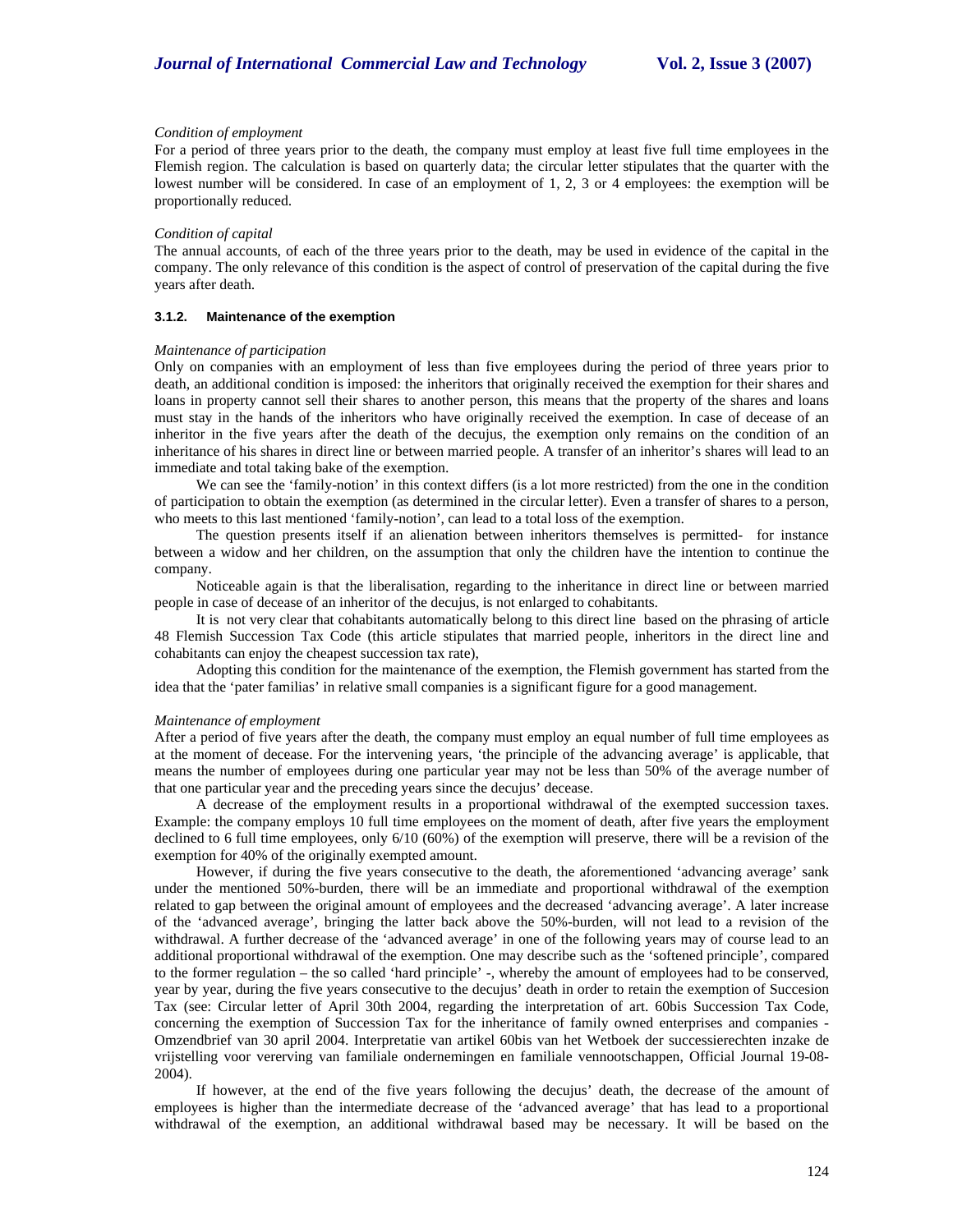comparison between the amount of employees at the beginning and at the end of that period. Hereby, previous withdrawals on the basis of a decreasing 'advancing average' of course have to be taken into account. As a consequence, one has to combine the consequences of the evolution of the 'advancing average' with those of the difference between the number of employees at the beginning and the end of the five-year-period. The withdrawal will lastly be determined by the parameter in which the highest decrease is embedded.

In this context, we can see clearly the Flemish strategy to stimulate employment by (positive) taxation measures. Furthermore, the use of the concept of the 'advanced average' on the one hand softens the consequences regarding Succession Tax of a temporary diminution of employment, though on the other hand at the end of the five-year-period a recovery needs to have lead to a maintenance of the employment in comparison to the employment at the moment of the decujus' death. One may hope this won't undermine the objective regarding permanent employment, in a way that a company may temporarily reduce its number of employees, while keeping the 'advancing average' above the 50%-burden, in as far as hiring new employees during the last year equals their number at the end of the five-year-period to that at its beginning.

#### *Maintenance of capital*

1

In the context of a policy goal of maintenance of economic activities in the Flemish region, an additional regulation is imposed on the company with regard to the capital: in case of remittance or repayment of the capital during a period of five years after the death, the normal succession tax rates will be proportionally payable. Here as well, the sanction of a diminution of the capital during the five-year-period will not be withdrawn for the reason of a consecutive increase. As soon as the capital decreases, such leads to an immediate a definitive withdrawal of the exemption.

If a reduction of capital is found, as well as a diminution of the number of employees, both sanctions will be applied on a cumulative basis. For instance, if the capital decreases by 10% and the number of employees by 10%, the withdrawal will bring the exemption back to 81. Thus, the percentages of the remaining exemption after the sanctions need to be multiplied. $<sup>1</sup>$ </sup>

> Scheme:  $100 - 10\% = 90$  $90 - 10\% = 81$

Logically, one may presume that if, for instance, an exempted loan is partly paid back and the number of employees has decreased, an analogous accumulation of the sanctions will be applied. Hereby, the decrease of employees will diminish the exemption of the loan (of which the payment already lead to a decrease of the exemption) and of the capital.

From another point of view, one may presume that the repayment of an exempted loan is not really adverse to the 'ratio legis' of article 60bis Flemish Succession Tax Code, namely preservation of employment and preservation of capital (that comes to a continuation of the company). In that way of thinking an accumulation of the sanctions may not be necessary.

## **3.2. Article 140bis Flemish Registration Tax Code**

The gift of a whole company, of a department of a company or a gift of shares (on the condition that the company is domiciled in one of the member states of the European Union), qualify for the reduced tax rate. The reduced Registration Tax rate is hereby not limited to the gift in full ownership, but as well to the gift of the company's usufruct. One can conclude that for the legislator, the economic ownership seems to be relevant.For this measure, only a participation–condition is applicable: the value of the gifted shares has to represent at least 10% of the voting rights in the general meeting of shareholders (LUST, S., 2005).

<sup>&</sup>lt;sup>1</sup> See: Circular letter of July 6th 2001, regarding the interpretation of art. 60bis Succession Tax Code, concerning the exemption of Succession Tax for the inheritance of family-owned enterprises and companies – Omzendbrief FB/FIM.2001.1 betreffende de interpretatie van artikel 60bis van het Wetboek der successierechten inzake de vrijstelling voor vererving van familiale ondernemingen, Official Journal 20-12-2001. One must notice that this Circular letter was replaced by Circular leter of April 30th 2004, regarding the interpretation of art. 60bis Succession Tax Code, concerning the exemption of Succession Tax for the inheritance of family owned enterprises and companies - Omzendbrief van 30 april 2004. Interpretatie van artikel 60bis van het Wetboek der successierechten inzake de vrijstelling voor vererving van familiale ondernemingen en familiale vennootschappen, Official Journal 19-08-2004. The latter doesn't contain a clarification, neither the aforementioned example, regarding the accumulation of the sanctions for a diminution of capital and employment.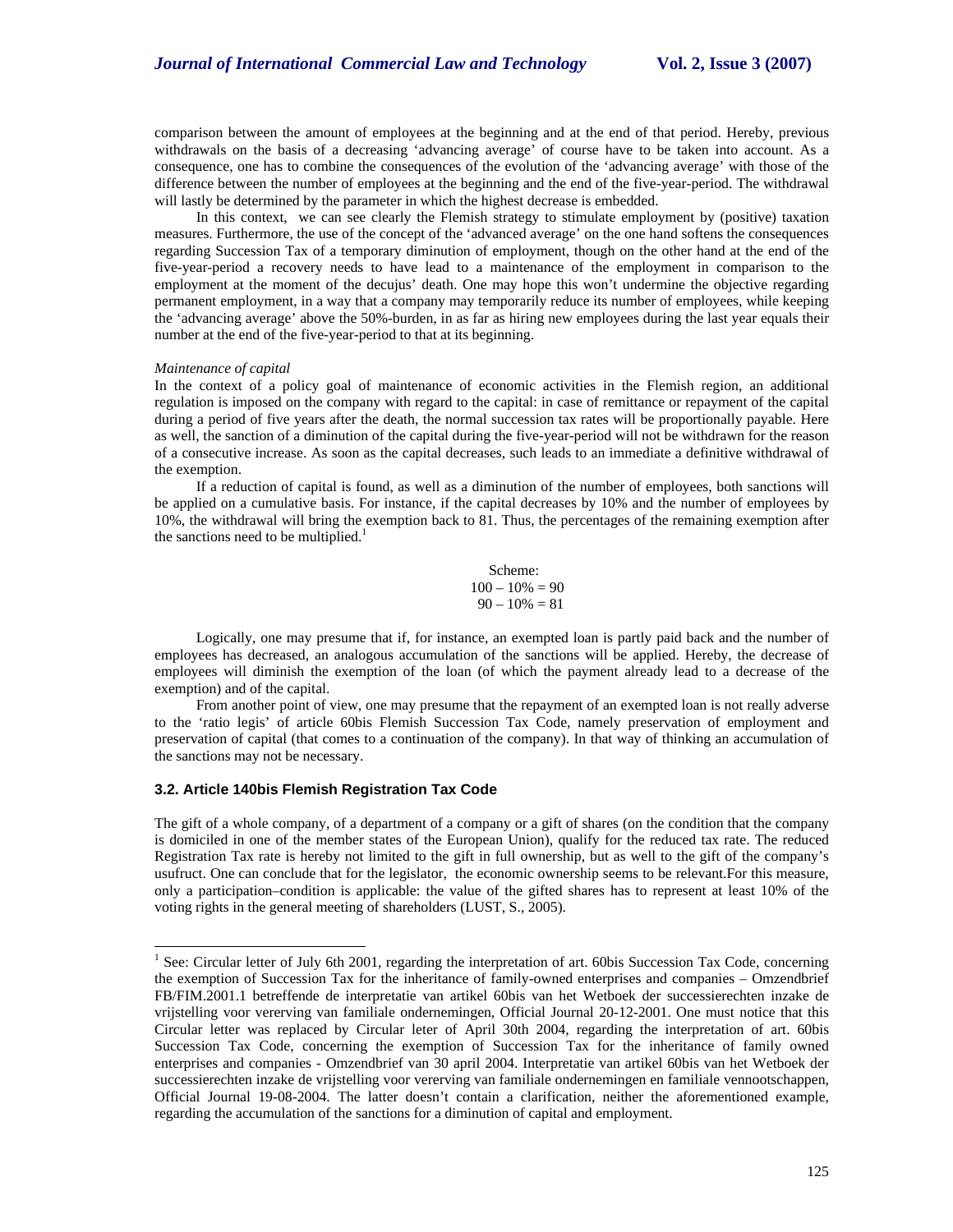The reduced tax rate only retains if the company continues to function during the five years after the deed of gift with its seat in one of the member countries of the European Union. Otherwise, according to the legislator, the economic ratio of the reduction seems sufficiently fulfilled. The normal tax rate will be indebted as soon as one of the conditions is no longer fulfilled. One may notice that the reduction won't be taken back proportionally taking back, analogous to the exempted succession tax rate. On the contrary, the granted reduction will in globo be lost at once (STROBBE, B., 2003).

We note that in this regulation, there is no employment-condition. Neither the company the family-owned character is required.

While this measure can be considered as a fair exchange between a reduced tax rate and an engagement towards economical expansion, the lack of the two aforementioned conditions seems to translate a slightly different policy goal. As a consequence of the conditions being less strict, the tax advantage seems to be less meaningful as well.

# **4. Comparison in an interregional context**

Article 60bis Brussels Succession Tax Code comprises the tax consequences of inheritance in the Brussels Region; the tax aspects of donation inter vivos are covered by article 140bis-octies Brussels Registration Tax Code. For the Walloon region, article 60bis Walloon Succession Tax Code and article 140bis-octies are applicable (for an extensive comparison with regard to the conditions of application of article 60bis Succession Tax Code in the three regions: RUYSSEVELDT, J., 2006).

It is useful to compare both Flemish measures with similar efforts in the two other regions of Belgium (the Brussels and the Walloon region). The latter efforts on a taxation level are frequently based on the Flemish line of reasoning.

In such a way, the differences between the regulations in the Brussels and the Walloon region and the Flemish one are rather fractional. The conditions to obtain an exemption or a reduced tax rate are similar, for example each region retains on a condition of employment on their own territory.

Only the provisions of those conditions differ. For example in the Walloon region, self-employed persons are also taken into account in appraising the employment-condition (article 60bis, §3, 2° Walloon Succession Tax Code). One can ask whether self-employment sufficiently contributes to the initially conceived policy consisting in the stimulation of long-lasting employment. After all, the legal status of a self-employed person in a company is less persistent than an employee's. In that way the company would be able to recruit and dismiss in accordance with the obtaining or retaining of the exemption/reduced tax rate.

Striking are the tariff-differences. In the Walloon region, you can see a total exemption both of succession taxes in case of death and of registration taxes in case of gift inter vivos, in the Brussels region, only a reduced tax rate exists, more precisely 3% in case of inheritance or gift of family-owned companies.

Remarkable in this context is that, in Brussels and Walloon, both regulations are much better geared to one another. For example, in the Brussels region, you have a 3%-rate both for inheriting and donating. In the Walloon region, a total exemption for both operations is applicable. Even the material conditions to become and retain the reduced rates, are more equally structured and formulated.

A possible explanation for this discrepancy with the Flemish region could be attributed to the fact that the Flemish government has done a pioneering work in this prominent succession and registration tax reformation. The other regions could build on the realisations and findings about the functioning of the system in the Flemish region.

Minister Dirk Van Mechelen has declared that it is not a priority in the near future to adapt the regulations in force. He thinks it is better to evaluate the existing legislations before changing them. Hereby one may underline the need for data regarding the applicability of both of the measures and its underlying motives. Nevertheless questions may rise regarding the logistic and socio-economic advisability of the difference of the tax measures under the Flemish Succession and Registration Tax Code.

The most important thing is that all regions pursue the same policy, namely the search for measures to make Belgium an economic thriving country. To achieve that goal, they use the succession and registration taxes as their most important fiscal instrument.

# **5. Relevant similarities in an international context**

In this context, it is very useful to check for similar legislation to promote entrepreneurship in nearby countries.

For not dwelling too long on this comparative study, we will only compare with countries that have a relevant lawmaking at this point: Germany, United Kingdom, France and Spain.